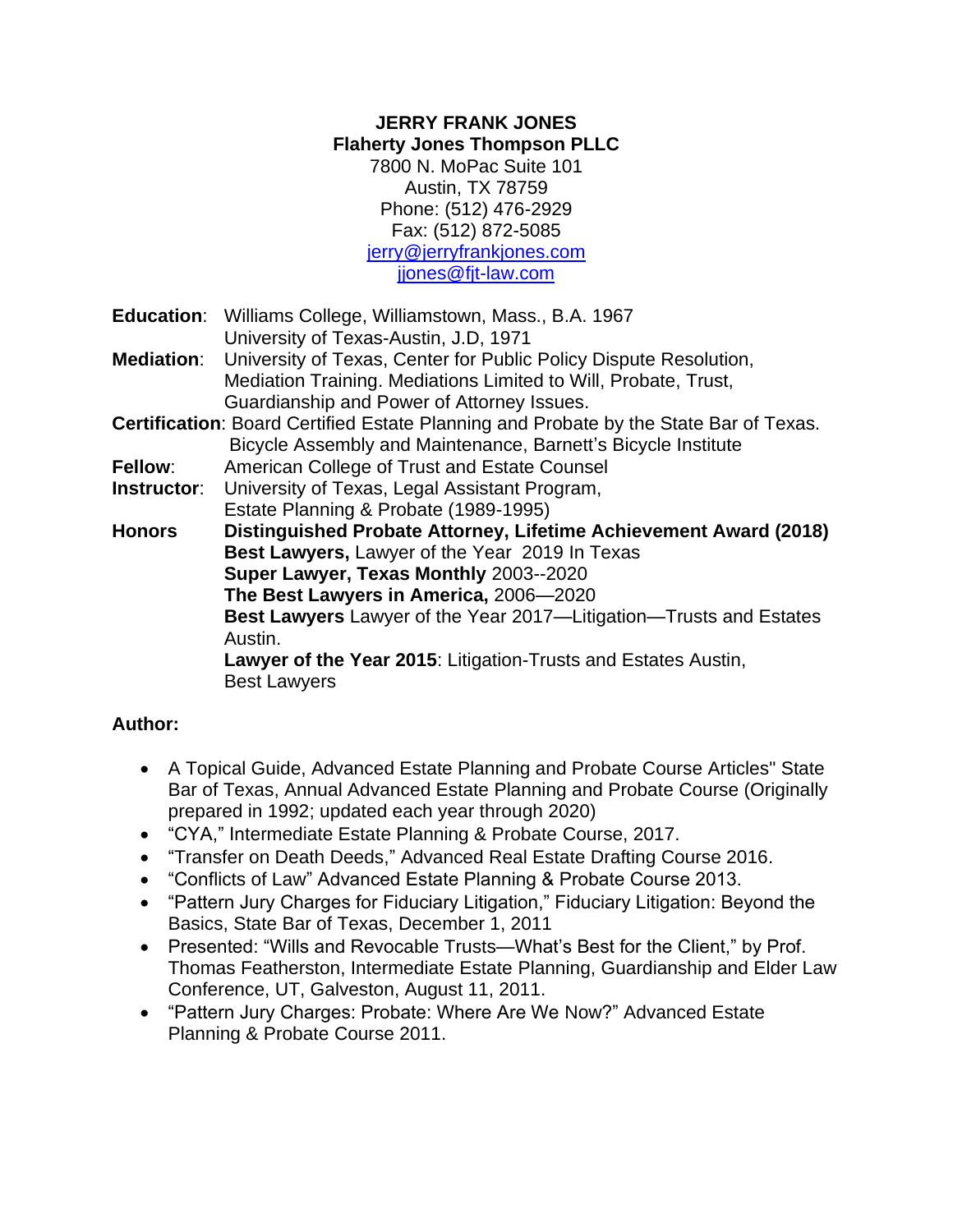- "Limitations & Laches," State Bar of Texas, Advanced Estate Planning & Probate Course 2010.
- Presented: Exculpatory Clauses, by Frank N. Ikard, Fiduciary Litigation Course, State Bar of Texas (December 2009)
- LIMITATIONS IN FIDUCIARY LITIGATION, *Advocate*, Litigation Section, State Bar of Texas 2009.
- HE'S DEAD? Suing and Defending When There is A Dead Body, Car Crash Seminar 2005-2006, University of Texas, School of Law
- HE'S INCAPACITATED? Powers of Attorney. Advanced Real Estate Drafting Course, State Bar of Texas 2005.
- STATE BAR OF TEXAS & THE LEGISLATIVE PROCESS,@ State Bar of Texas Council of Chairs, September 11, 2004
- MYTHS AND FACTS: TEXAS PROBATE, National College of Probate Judges, Spring 2003 Conference, Galveston, Texas.
- TEXAS LEGISLATIVE REPORT 2003 State Bar of Texas, 26th Annual Advanced Estate Planning and Probate Course 2003.
- HE'S DEAD? Real Estate in a Decedent's Estate, Advanced Real Estate Drafting Course 2002
- TEXAS LEGISLATIVE REPORT 2001, Starting Over Again, State Bar of Texas, 24th Annual Advanced Estate Planning and Probate Course 2001.
- Probate and Trusts, Statutory Update, 53 SMU Law Review 1273 (Summer 2000)
- "A TOPICAL GUIDE: Advanced Drafting: Estate Planning and Probate Course Articles" State Bar of Texas, Annual Advanced Drafting: Estate Planning and Probate Course (Originally in 1999; updated each year through 2006).
- COMMUNITY PROPERTY FOR ACCOUNTANTS, Travis County CPAs Annual Conference. 1999.
- TEXAS LEGISLATIVE REPORT 1999, Laws for The Millennium, State Bar of Texas, 23rd Annual Advanced Estate Planning and Probate Course 1999.
- TEXAS LEGISLATIVE REPORT 1997, Next to Last Stop Before The Millennium, State Bar of Texas, 21st Annual Advanced Estate Planning and Probate Course 1997.
- TEXAS LEGISLATIVE REPORT 1997, Next to Last Stop Before The Millennium, State Bar of Texas Annual Convention, 1997 and 1998.
- Probate Practice in Travis and Surrounding Counties, Travis County Probate and Trust Law Section, 1996.
- What's Hot: GRATS, GRUTS, PRTS, QPRTS & FLPS, ANNUAL TAX CONFERENCE, Travis County CPA Association. 1995.
- "The 706 for Country Lawyers and Other Simple People," Travis County Probate and Trust Law Section, 1994.
- "DEATH AND TAXES: An Introduction To Taxes Concerning The Probate Attorney," prepared for the University of Texas Legal Assistant Program--1993.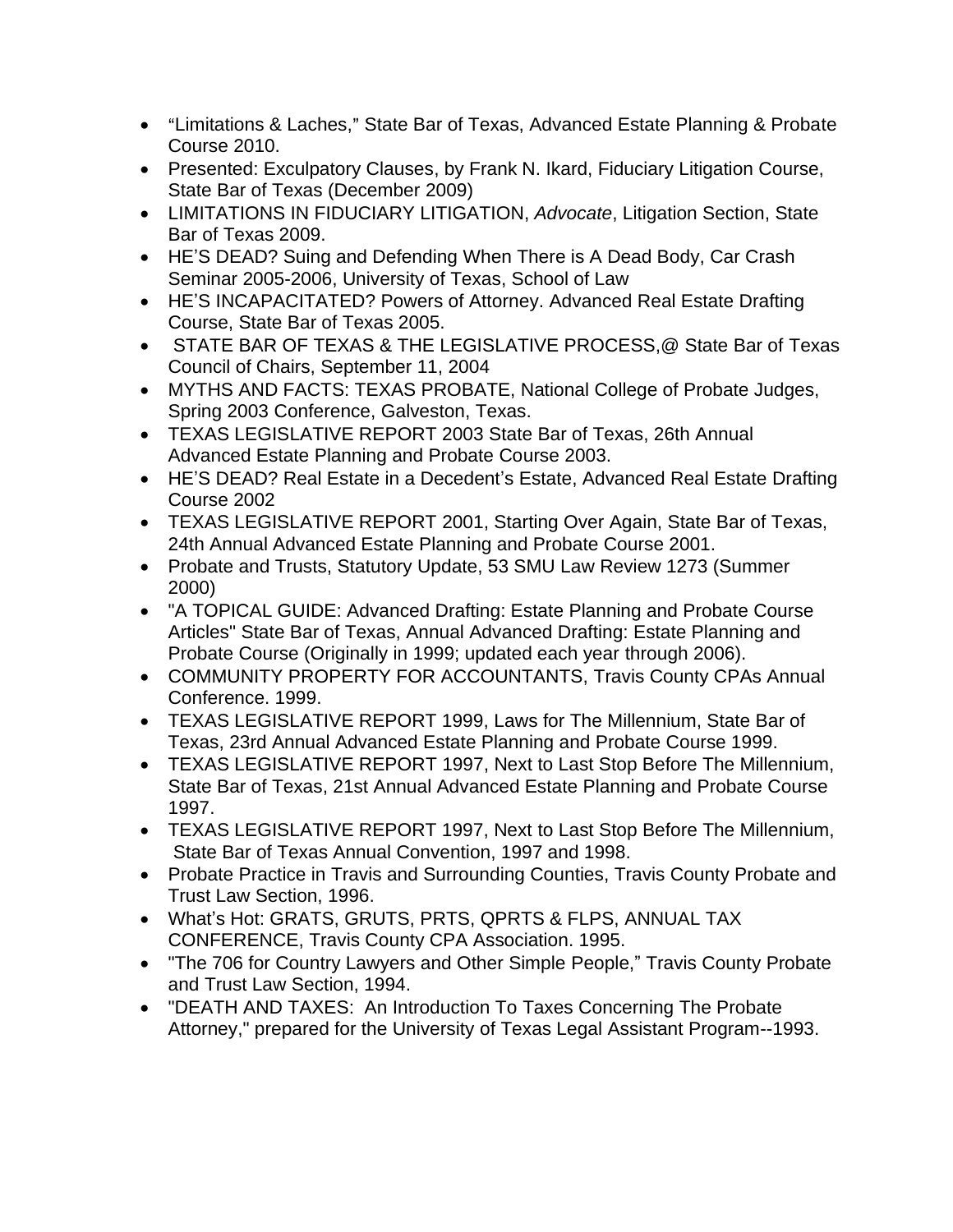- "Estate Planning for PWAs (Persons With AIDS)," State Bar of Texas, 16th Annual Advanced Estate Planning and Probate Course 1992.
- "Divorce: Effect Upon Life Insurance and Non Probate Assets," 1988, Probate & Property, Magazine of the Real Property, Probate and Trust Section, American Bar Association.
- "Non Probate Assets and Miscellaneous Items; The Difference Between Writing a Will and Planning an Estate," Travis County Probate and Estate Planning Conference - 1986.

# **Bar Associations and Activities**:

- American College of Trust and Estate Counsel
	- Elected 1989
	- -- State Laws Committee
	- **Fiduciary Litigation Committee**
- American Bar Association
	- Co-Chair: Committee on Administration and Distribution of Estates and Trusts (I-3) (1996-98)
	- Chairman: Committee on Planning and Administering Small Estates and Trust of the Real Estate, Probate & Trust Law Section (1995- 1996)
	- -- Vice-Chairman, Committee on Planning and Administering Small Estates (1988-1995)
- State Bar of Texas
	- -- Supreme Court: Probate Forms Task Force, 2016--.
	- -- TODDs (Transfer on Death Deeds) Committee
	- -- Pattern Jury Charges: Probate Subcommittee Chair, Family & Probate Law Volume; (2009-2012).
	- -- Pattern Jury Charges: Family & Probate Co-Vice Chair (2009-2012).
	- -- Solutions 2012 Committee, Special Committee Appointed by President of the State Bar of Texas (2012); dissenting report.
	- Real Estate, Probate and Trust Law Section
		- -- Legislative Liaison (1997-2003)
		- -- Council (1994-1998)
		- -- Chair (2001-2002)
		- -- Probate Code Committee (1989)
- Texas Academy of Probate Lawyers
	- --Member (1992-present)
	- --Legislative Liaison (1994-1998)
- Travis County Bar Association
	- -- Board of Directors 1986 1988
	- Past Chairman, Probate Section
- Bastrop County Bar Association